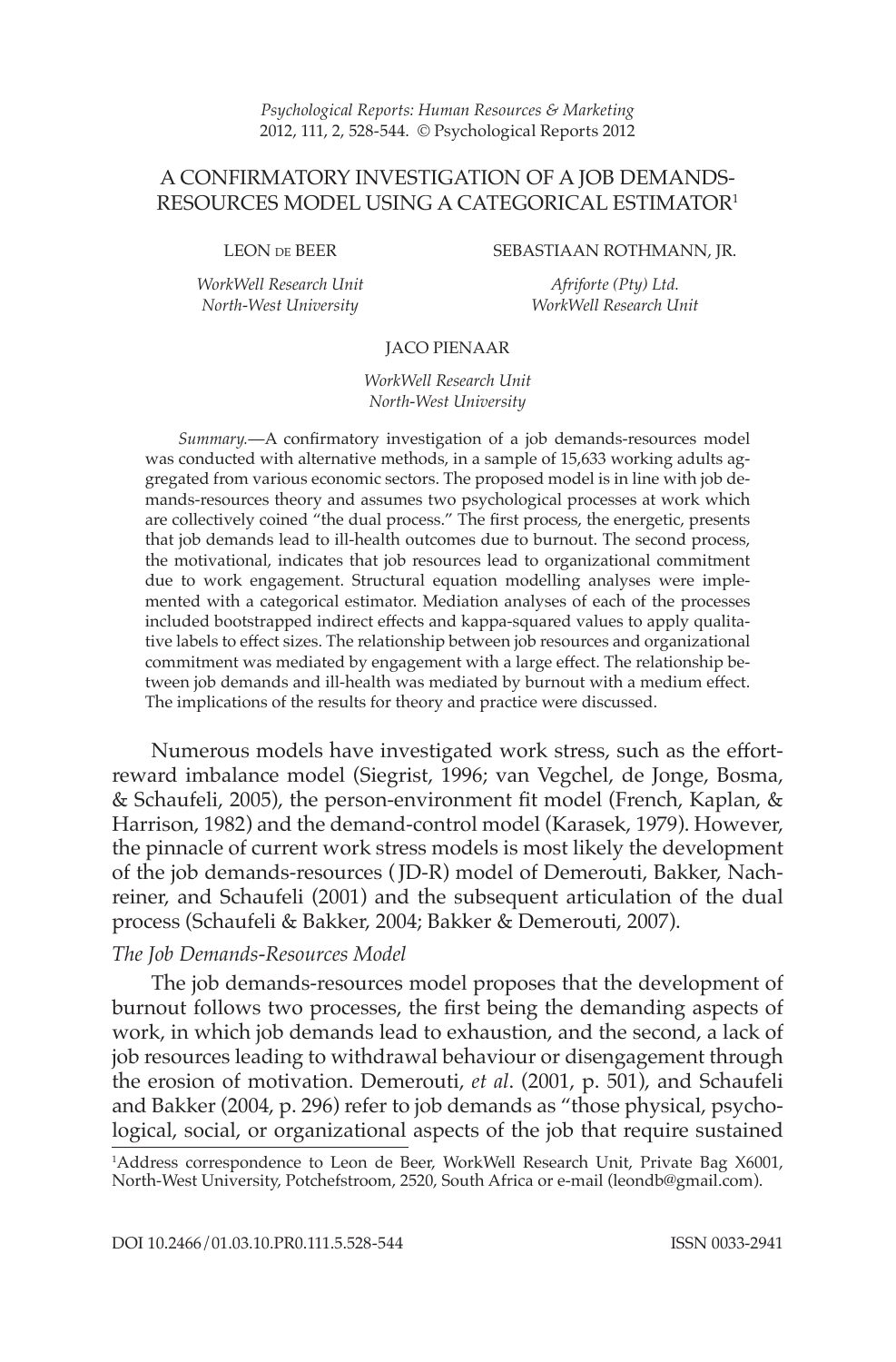physical and psychological effort and are therefore associated with certain physiological and psychological costs." Workload, role ambiguity, role conflict, and stressful events are examples of job demands (Wright & Hobfoll, 2004). Demerouti, *et al*. (2001, p. 20) describe job resources as "the organizational aspects of a job that are functional in achieving work goals and could reduce job demands." *Inter alia,* job resources include social support (supervisory and collegial), job enhancement opportunities in the form of increased control and autonomy, participation in decision making, reinforcement contingencies (Burke & Richardsen, 1993), as well as recognition, opportunities for advancement, and rewards (Rothmann, 2002). Importantly, it has been found that job demands and job resources may differ depending on the occupational context (Bakker & Demerouti, 2007). The job demands-resources model therefore is capable of integrating a different range of potential job demands and job resources, depending on the specific context under investigation (Bakker & Demerouti, 2007; Demerouti, *et al*., 2001). Moreover, Bakker, Hakanen, Demerouti, and Xanthopoulou (2007) state that the idea that specific job demands and job resources have to match in order to show moderating effects in the prediction of well-being is inaccurate, i.e., a match is not a prerequisite for buffering effects. Other research (Bakker, Demerouti, & Euwema, 2005) has noted similar findings, and this further affirms that, by definition, job resources can act as a buffer in the relationship between any job demand and any type of outcome in the job demands-resources model.

## *Burnout, Work Engagement, and the Dual Process*

Schaufeli and Enzmann (1998, p. 36) defined burnout as "a persistent, negative, work-related state of mind in 'normal individuals' that is primarily characterized by exhaustion, which is accompanied by distress, a sense of reduced effectiveness, decreased motivation, and the development of dysfunctional attitudes and behaviours at work." Burnout develops as a result of an imbalance in job demands and resources, which leads to exhaustion, and then cynicism develops—a set of negative, indifferent or overly detached attitudes (Schaufeli & Enzmann, 1998). Conversely, work engagement reflects the trend toward positive psychology (Mauno, Kinnunen, & Ruokolainen, 2007). Schaufeli and Bakker (2004, p. 296) define work engagement as "a positive, fulfilling work-related state of mind that is characterised by vigor, dedication, and absorption," which is strongly influenced by job resources. However, the core components of engagement have been established as vigor and dedication (Schaufeli & Taris, 2005).

Previous research findings support two clear psychological processes at work in the job demands-resources model, namely one by means of job demands and the second job resources which, through burnout and en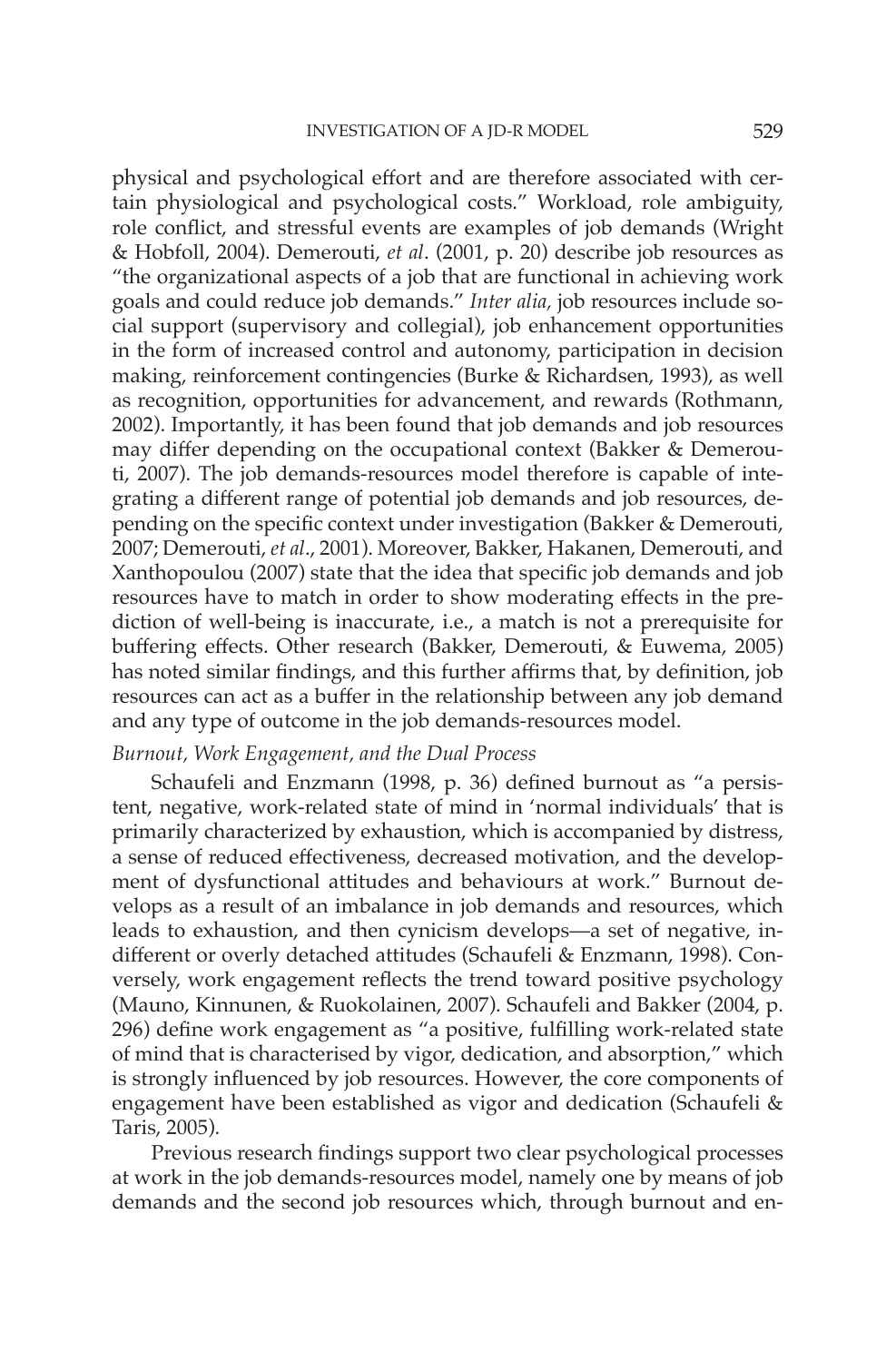gagement, affect organizational outcomes such as health and turnover intention (Bakker, Demerouti, Taris, Schaufeli, & Schreurs, 2003; Schaufeli & Bakker, 2004; Bakker & Demerouti, 2007). Bakker and Demerouti (2007, p. 315) collectively coined the two aforementioned processes "the dual process." The processes at work in the dual process are titled the "energetic process" (also known as the health impairment process) and the "motivational process" (Schaufeli & Bakker, 2004, p. 296). In the energetic process, job demands are associated with health problems via burnout. On the other hand, the motivational process connects job resources to positive organizational outcomes (e.g., organizational commitment) through work engagement (Jackson, Rothmann, & van de Vijver, 2006).

High job demands (without adequate job resources to buffer) will lead to fatigue and eventual burnout in employees. Job resources include a motivational potential, which entails that a lack of job resources will have an adverse effect on motivation, which will ultimately result in disengagement. As previously theorised and empirically substantiated, job resources have a negative relationship with burnout, and burnout is negatively related to commitment (cf. Hakanen, Bakker, & Schaufeli, 2006). Xanthopoulou, Bakker, Dollard, Demerouti, Schaufeli, Taris, *et al.* (2007) suggested that the organization's first concern, in the battle to reduce the health impairment process, should be the avoidance of overwhelming job demands on the employee.

## *South African Context*

Work-related well-being research studies within the South African context have been limited to specific industries and sectors. These studies have included educators in the North West Province (Montgomery, Mostert, & Jackson, 2005; Jackson, *et al.*, 2006), non-professional counsellors in South African banks (Fourie, Rothmann, & van de Vijver, 2008), and police members in the North West Province (Mostert & Joubert, 2005; Mostert, Cronje, & Pienaar, 2006; Rothmann & Jorgensen, 2007). All these studies found an adequate fit for proposed models of employee well-being in their investigations.

Rothmann, Mostert, and Strydom (2006) performed a psychometric investigation of the Job Demands-Resources Scale (JDRS, developed by Jackson & Rothmann, 2005) within the South African context and established significant differences between job resources and job demands in different organizations, also endorsing the idea that organizations have different contextually relevant job resources and demands, as suggested in Bakker and Demerouti (2007).

## *New Methodology and Best Practice*

Previous job demands-resources model studies all implemented the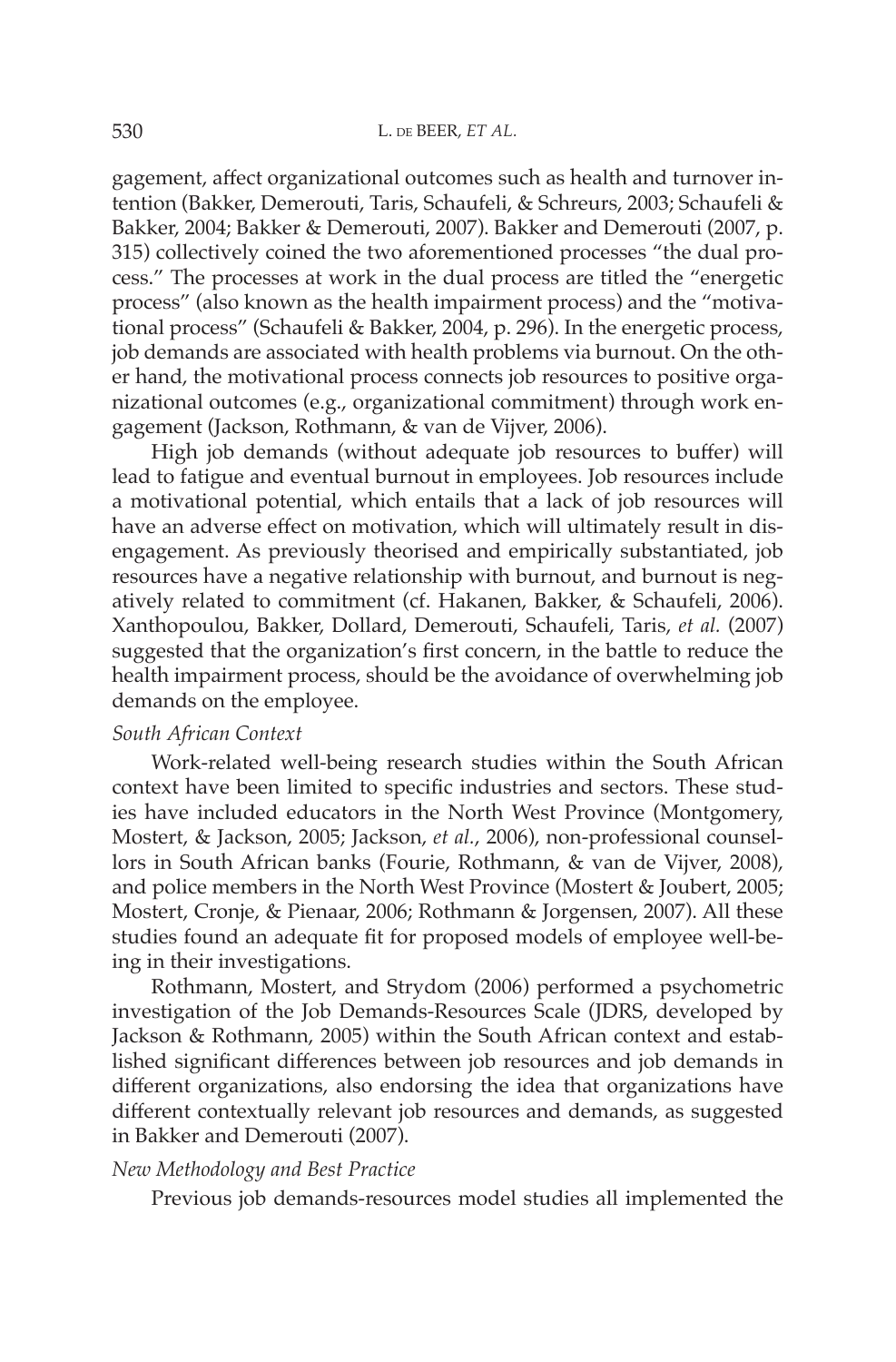Maximum Likelihood (ML) estimator in model investigations. Flora and Curran (2004) stated that statistical methods which assume continuous distributions, such as the ML estimator, are often applied to observed measures with ordinal scales. In these circumstances, there is increased potential of a critical mismatch between the assumptions underlying the statistical model and the empirical characteristics of the data to be analysed. Therefore, even though the ML estimator can be used and will perform well, it is technically not the most suitable estimator when categorical outcomes are being analysed, especially on Likert-type scales that consist of less than five points. Newsom (2012) stated that there is growing consensus that categorical variables should be analysed with the weighted least squares (WLS) approach, i.e., categorical estimators.

Some studies have allowed correlated errors between variables, often between burnout and engagement. The concern with the correlation of error terms is that it creates problems with model interpretation and also increases model fit at the expense of the likelihood of model replication (cf. Smolkowski, 2007). Item parcelling methods, i.e., averaging or summing of item scores, have also been implemented in some studies, and there has been controversy surrounding this practice's ability to increase model fit. The use of parcels leads to *inter alia* fewer data points that have to be fitted and the use of the parcelling strategy with incorrectly specified factor structures can result in failure to reject a miss-specified model, as well as an inability to identify sources of misfit (Bandalos & Finney, 2001; Bandalos, 2002).

Previous studies investigating the mediating effects of burnout and engagement in the dual process all have implemented the classic methods of Baron and Kenny (1986), and the Sobel test. The latter-mentioned mediation tests result in claims of partial or full mediation. However, bootstrapping is considered a more statistically valid and powerful option (MacKinnon, Lockwood, & Williams, 2004; Williams & MacKinnon, 2008; also see Hayes, 2009, for an in-depth discussion). Rucker, Preacher, Tormala, and Petty (2011) advocated that attention in mediation analysis should also be shifted towards the magnitude and significance of indirect effects; even though there is value in total effects, an overemphasis on total effects before or after controlling for a mediator could lead to misleading and even false conclusions. They also addressed concerns regarding claims for partial and full mediation. Although hesitant to attach descriptive labels to quantitative values, Preacher and Kelley (2011) suggested that kappa-squared values should be calculated to interpret in the same light as squared correlation coefficients to describe mediation effect sizes, i.e., using the guidelines of Cohen (1988, pp. 79-81) where small, medium, and large effect sizes are stated as 0.01, 0.09 and 0.25, respectively.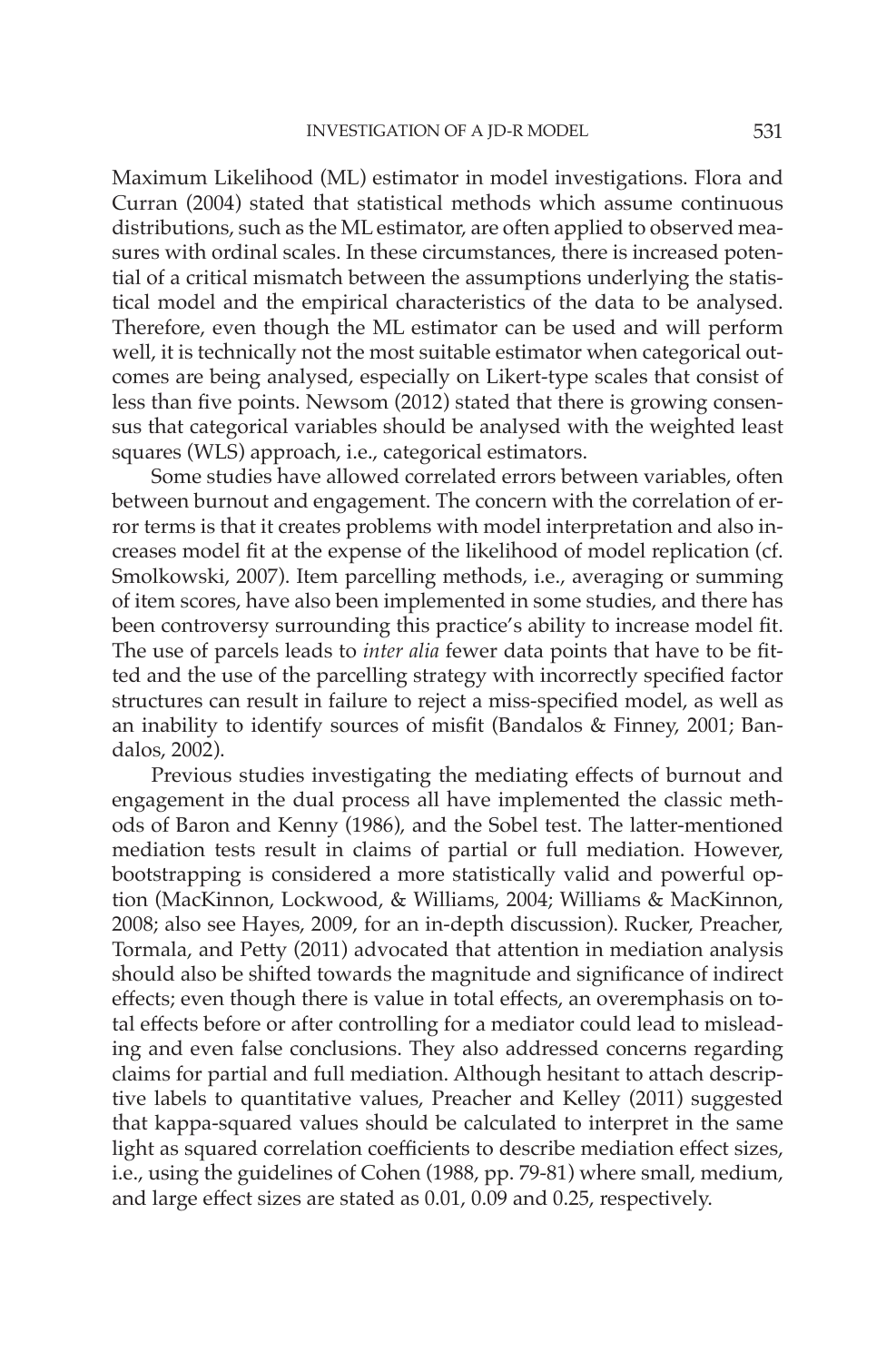The aforementioned methodological concerns were mostly due to limitations in statistical packages commonly used in the social sciences, and these methodological issues were mostly elucidated after the fact. However, significant advancements have been made and these approaches can now be implemented and rectified with less effort.

The research model of the present study follows the basic premise of the dual process (Schaufeli & Bakker, 2004; Hakanen, *et al.*, 2006). The proposed model of the current investigation is illustrated below (Fig. 1).

The job demands-resources model is capable of comprising various and differing job demands and job resources (Demerouti, *et al*., 2001) and may be adapted by researchers to fit the context under investigation, i.e., to specify any applicable demands and resources desired to that context (Llorens, Bakker, Schaufeli, & Salanova, 2006). This study attempted to include variables, i.e., demands and resources, that could apply generically to most if not all organizations in different sectors within South Africa. Hence it was decided to only include "work overload" in the job demands variable. Work overload is commonly cited as an organizational stressor (Leiter & Schaufeli, 1996; Hakanen, *et al.*, 2008; Boyd, Bakker, Pignata, Winefield, Gillespie, & Stough, 2011) which leads to exhaustion and negatively influences motivation and even the motivation to deal with demands in other domains (Aryee, Srinivas, & Tan, 2005). Emotional load was not included as a job demand since it has been shown to be more prevalent in specific occupations such as teaching, nursing, and healthcare



FIG. 1. The research model of the current study.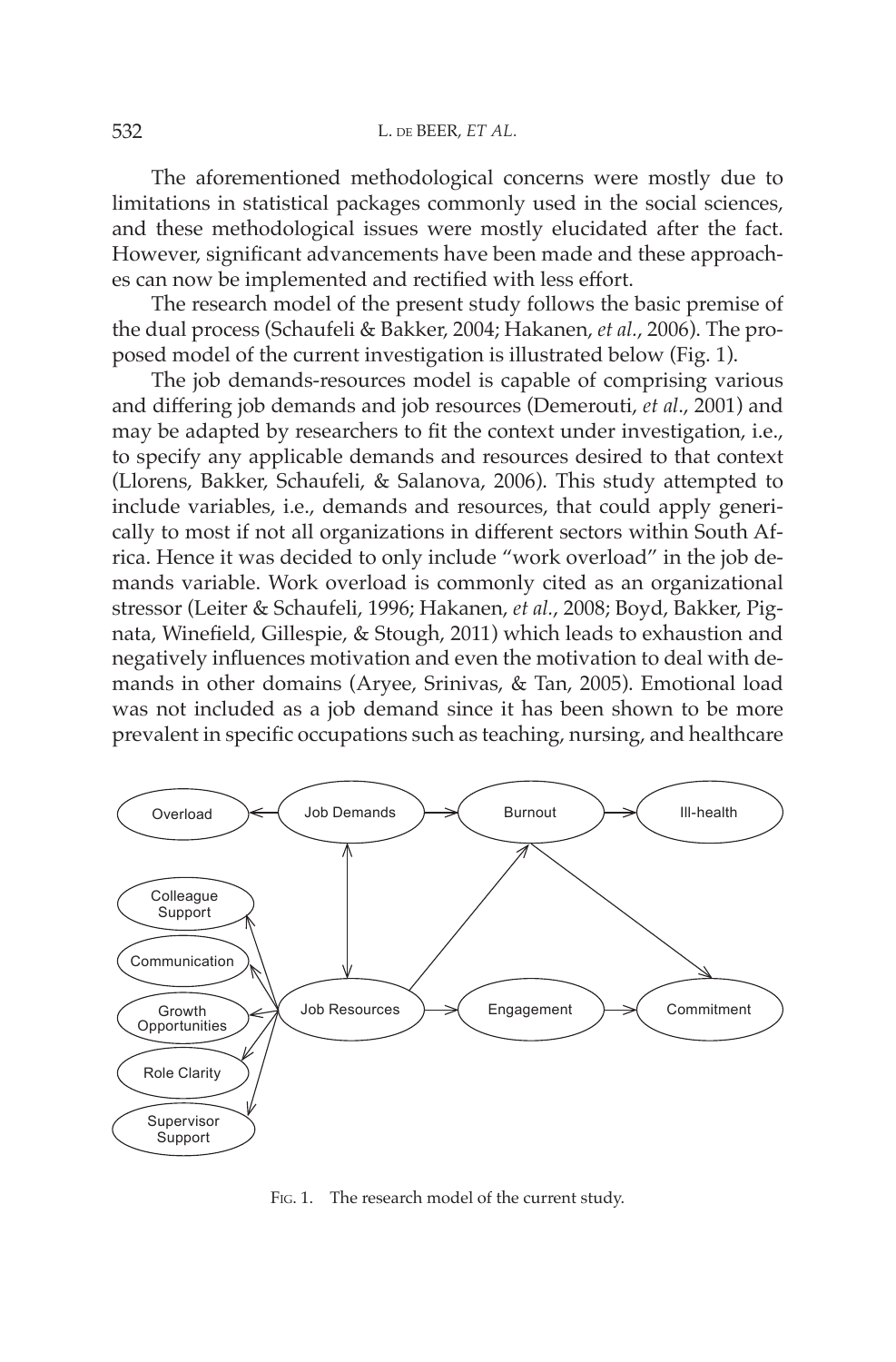sectors, but basically is absent in others (cf. Bakker & Demerouti, 2007).

As to which job resources to include in job demands-resources research models, these decisions seem to be arbitrary and there appears to be no official rule sets. However, Bakker and Demerouti (2007) specify that job resources are located at four levels, i.e., the level of the organization at large, the level of interpersonal and social relations, the level of organization of work, and at the task level. Bearing in mind that any number of job resources could be specified in this model, five resources were included at least one resource from each of the aforementioned, which could apply to the generic organization: supervisor support, colleague support (interpersonal and social relations), role clarity (organization of work), growth opportunities (task level) and communication (organization at large). The following theoretical hypotheses were posed:

- Hypothesis 1a: Job resources and job demands will be negatively related. 1b: Job resources will have a negative relationship to burnout. 1c: Burnout will have a negative relationship to organizational commitment.
- Hypothesis 2: Burnout mediates the energetic process, i.e., the relationship between job demands and ill-health.
- Hypothesis 3: Work engagement mediates the motivational process, i.e., the relationship between job resources and commitment.

**METHOD** 

### *Research Design*

A cross-sectional design was used to achieve the research objective (Shaughnessy, Zechmeister, & Zechmeister, 2003). Several thousand individual cross-sectional surveys were completed in various projects by employees in different sectors and organizations between January 2008 and November 2010. No individual organization was allowed longer than a three-month period to participate in the data collection process. Therefore, although the data collection stage of this study is indicated as nearly three years in total, it should not be construed that surveys were open to all organizations for the entire period. The individual organizational survey data from each of the organizations were aggregated into one final data set as the project progressed to present the current sample  $(n=15,633)$ . An organization's survey data was only added to the final data set if the response rate for that specific individual organization was at least 70%. Fortunately this was the case for all organizations and no data had to be rejected. Given the approach of developing a *generic* JD-R model, representation of various organizational contexts is deemed a strong point.

## *Participants*

Individuals from various South African organizations were recruited. Employees of all ages and occupational levels, with the exception of the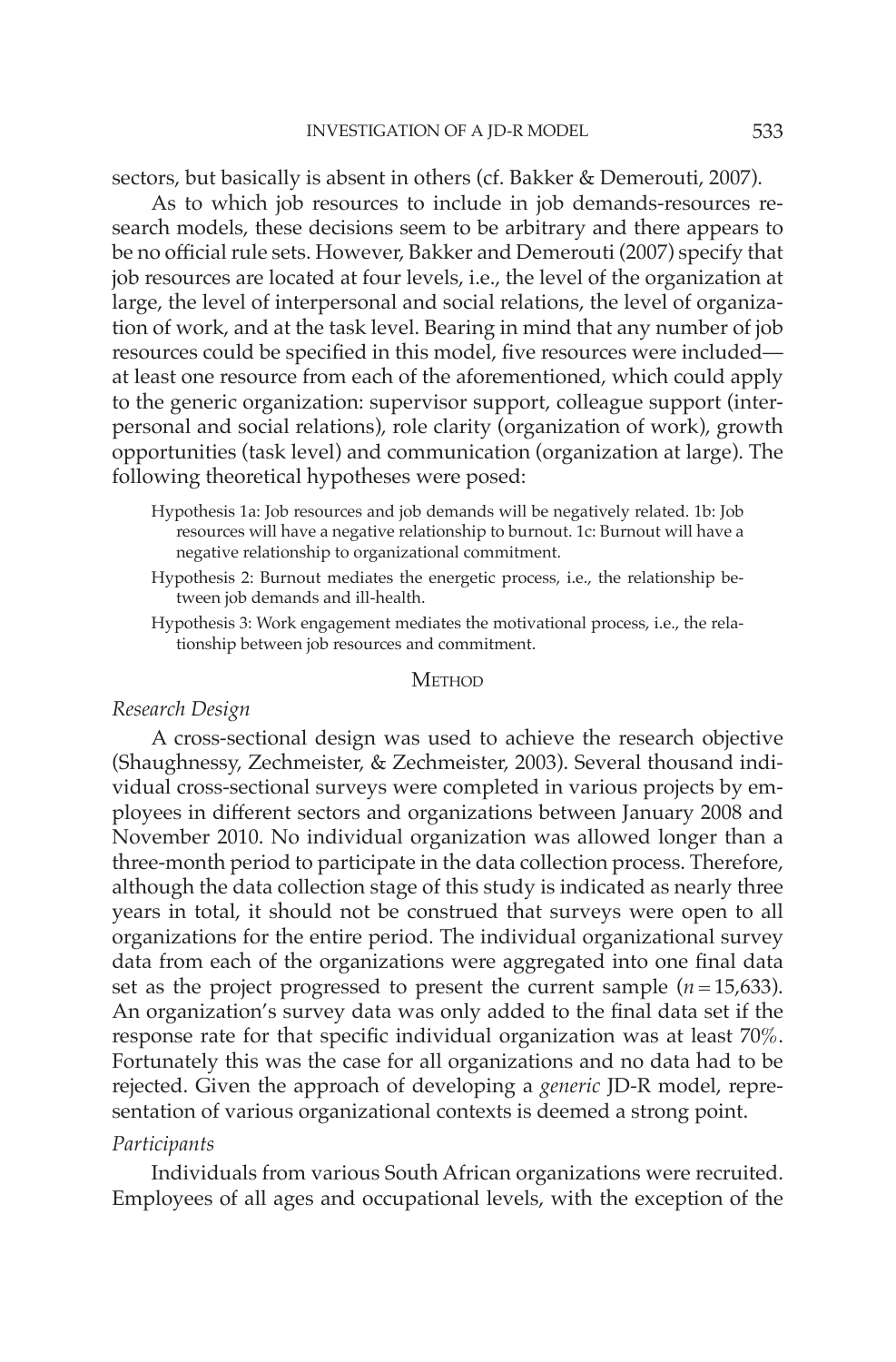academic sector, where respondents were academic lecturers from different faculties, were sampled as part of different employee health and wellbeing surveys.

This study was conducted among 15,663 employees (see Table 1), 9,697 (62%) men and 5,966 (38%) women. Ages of participants varied from 18 to 65 years (retirement age), where the stratified levels between ages 18 and 49 years were similar in size, i.e., ages 18 to 29 included 4,144 participants, 30 to 39 included 4,414 individuals, and 40 to 49 included 4,341 participants. The participants were mostly married (62%). Concerning education, all levels were captured, but Grade 12 (a formal high school education) was the most prevalent at 7,914 (50.5%), and those participants with a three-year degree/diploma numbered 2,842 (18.1%). The sector that comprised the majority of the sample was the financial sector with 6,371 (41%) participants, followed by the mining (33%) and manu-

| Item          | Category                 | Frequency | Percentage $(\%)$ |  |  |
|---------------|--------------------------|-----------|-------------------|--|--|
| Gender        | Male                     | 9,697     | 61.90             |  |  |
|               | Female                   | 5,966     | 38.10             |  |  |
| Age           | 18-20                    | 82        | 0.50              |  |  |
|               | $20 - 29$                | 4,064     | 25.90             |  |  |
|               | $30 - 39$                | 4,414     | 28.20             |  |  |
|               | 40-49                    | 4,341     | 27.70             |  |  |
|               | 50-59                    | 2,324     | 14.80             |  |  |
|               | $60 - 65$                | 200       | 1.30              |  |  |
| Race          | African                  | 4,334     | 27.70             |  |  |
|               | White                    | 5,638     | 36.00             |  |  |
|               | Coloured*                | 609       | 3.90              |  |  |
|               | Indian                   | 395       | 2.50              |  |  |
|               | Other                    | 12        | 0.10              |  |  |
| Home language | Afrikaans                | 5,982     | 38.20             |  |  |
|               | English                  | 4,652     | 29.70             |  |  |
|               | Sepedi                   | 504       | 3.20              |  |  |
|               | Sesotho                  | 1,200     | 7.70              |  |  |
|               | Setswana                 | 849       | 5.40              |  |  |
|               | Siswati                  | 181       | 1.20              |  |  |
|               | Tshivenda                | 112       | 0.70              |  |  |
|               | isiZulu                  | 1,018     | 6.50              |  |  |
|               | isiNdebele               | 100       | 0.60              |  |  |
|               | isiXhosa                 | 741       | 4.70              |  |  |
|               | Xitsonga                 | 202       | 1.30              |  |  |
|               | Other                    | 121       | 0.80              |  |  |
|               | (continued on next page) |           |                   |  |  |

TABLE 1 Characteristics of Participants (*n* = 15,663)

\*This is an official term in South Africa, designating citizens of mixed ethnic origin.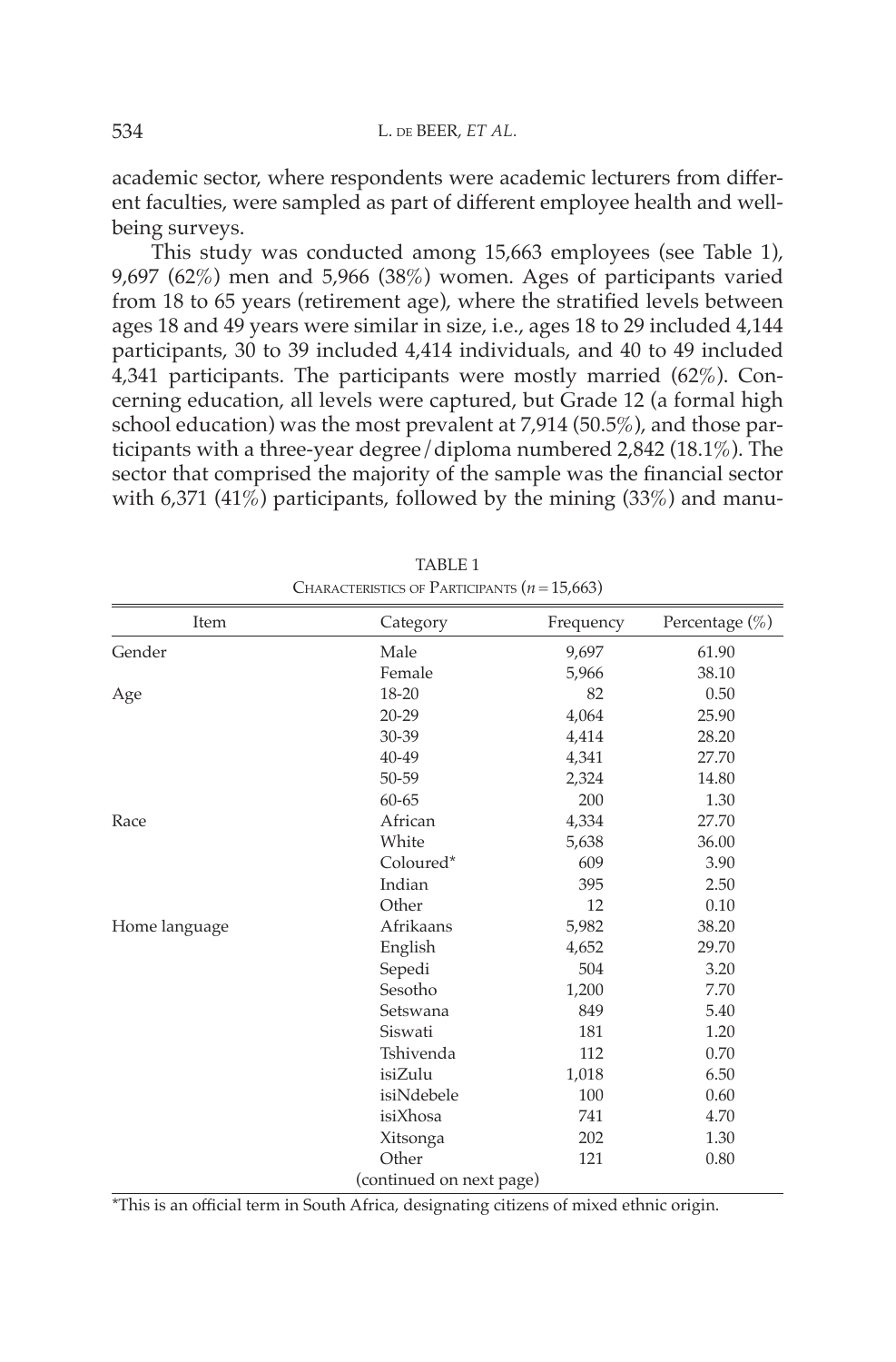| Item                  | Category              | Frequency | Percentage $(\% )$ |  |  |
|-----------------------|-----------------------|-----------|--------------------|--|--|
| Highest qualification | Grade 8               | 2,003     | 12.80              |  |  |
|                       | Grade 9               | 119       | 0.80               |  |  |
|                       | Grade 10              | 679       | 4.30               |  |  |
|                       | Grade 11              | 299       | 1.90               |  |  |
|                       | Grade 12              | 7,914     | 50.50              |  |  |
|                       | 3-year degree/diploma | 2,842     | 18.10              |  |  |
|                       | 4-year degree/diploma | 1,075     | 6.90               |  |  |
|                       | Master's Degree       | 659       | 4.20               |  |  |
|                       | Doctoral Degree       | 70        | 0.40               |  |  |
| Province              | Gauteng               | 7,390     | 47.20              |  |  |
|                       | Mpumalanga            | 2,293     | 14.60              |  |  |
|                       | North West Province   | 3,171     | 20.20              |  |  |
|                       | Limpopo               | 143       | 0.90               |  |  |
|                       | <b>Free State</b>     | 887       | 5.70               |  |  |
|                       | Northern Cape         | 74        | 0.50               |  |  |
|                       | Western Cape          | 691       | 4.40               |  |  |
|                       | Eastern Cape          | 343       | 2.20               |  |  |
|                       | KwaZulu-Natal         | 630       | 4.00               |  |  |
| Sector                | Academic              | 94        | 0.60               |  |  |
|                       | Call centres          | 150       | 1.00               |  |  |
|                       | Financial             | 6,371     | 40.70              |  |  |
|                       | Government            | 263       | 1.0                |  |  |
|                       | Manufacturing         | 3,466     | 22.10              |  |  |
|                       | Mining                | 5,197     | 33.20              |  |  |
|                       | Other                 | 122       | 0.80               |  |  |

TABLE 1 (CONT'D) Characteristics of Participants (*n* = 15,663)

facturing (22%) sectors. The Gauteng province had the most respondents with a total of 7,390 (47.2%), which was to be expected seeing that the Gauteng province is the economic centre of the country and the most densely populated. Second to the Gauteng province was the North West Province with 3,171 respondents, and the most under-represented province was the Northern Cape with 74 individuals (0.5%, also the least densely populated).

## *Measures*

*Survey*.—The South African Employee Health and Wellness Survey (SAEHWS) was developed as a web-based, or paper-and-pencil, self-administered survey to be applied in employee health and well-being assessments due to the need for a context-specific tool. The SAEHWS fuses organizational climate assessment with other important variables influencing the climate in order to achieve maximum management information while implementing one measurement/assessment only (Rothmann & Roth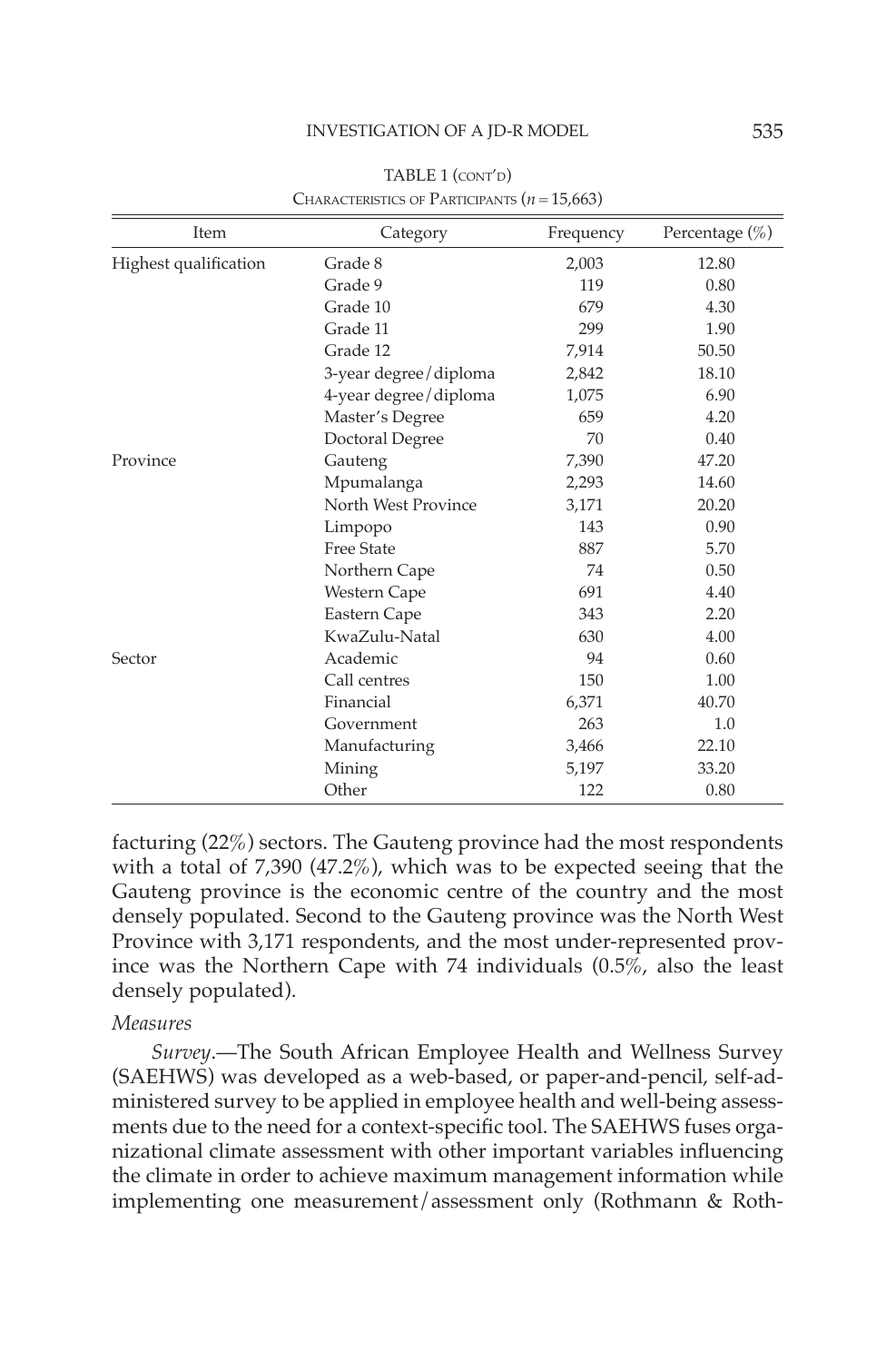mann, 2007). The internal consistency of all the subscales of the SAEHWS is acceptable (i.e.,  $\alpha \ge 0.70$ ; Nunnally & Bernstein, 1994). Within the South African context, the SAEHWS has also been used in other studies (crosssectional and longitudinal) with acceptable alpha coefficients and correlation results adding to the reliability and validity of its use (Niemand, 2008; van Wyk, 2008; Van Schalkwyk, Els, & Rothmann, Jr., 2011; de Beer, 2012).

*Subscales*.—In line with Schaufeli and Taris (2005), Burnout ( $\alpha$  = .81) was measured by its two core components: Exhaustion and Mental distance (cynicism). Exhaustion ( $\alpha$  = .83) has four items, e.g., "I feel tired before I arrive at work"; Mental distance (Cynicism;  $\alpha$  = .79) has four items, e.g., "I am uncertain whether my work is important"; Overload as Job demand ( $\alpha$  = .79) has four items, e.g., "Do you have too much work to do?" Job resources by Supervisor support ( $α = .84$ ) has three items, e.g., "Can you count on your direct supervisor when you come across difficulties in your work?" Colleague support  $(\alpha = .74)$  has three items, e.g., "Can you count on your colleagues when you come across difficulties in your work?" Role clarity ( $\alpha$  = .70) has three items, e.g., "Do you know exactly what your responsibilities are?" Communication  $(\alpha = .81)$  has three items, e.g., "Is it clear to you who you should address within the department/organization for specific problems?" Growth opportunities  $(\alpha = .75)$ has three items, e.g., "Does your job offer you opportunities for personal growth and development?" Ill-health ( $\alpha$  = .90) has eight items, e.g., "Over the last three months how often have you experienced any of the following symptoms or changes in behaviour:" Commitment  $(\alpha = .91)$  has five items, e.g., "I feel a strong sense of belonging to my organization." Work engagement ( $\alpha = .89$ ) has seven items (three vigor and four dedication items), e.g., "I am full of energy in my work" (Vigor) and "I find my work full of meaning and purpose" (Dedication). Concerning the ordinal scales, the job resources and job demands items were measured on 4-point Likert-type scales with anchors 1: Never and 4: Always. Commitment, burnout, and engagement items were measured on 6-point Likert-type scales, with anchors 1: Never and 6: Always. Ill-health items were measured on a 4-point Likert-type scale with anchors 1: Never and 4: Frequently.

## *Statistical Analyses*

Structural equation modelling methods, as implemented by Mplus 6.1 (Muthén & Muthén, 2008-2010), were used for data analyses. Mplus was chosen because of its unique ability to specify continuous and/or categorical latent variables in model investigations. The default estimator for models that contain categorical outcomes in Mplus is the mean and variance-adjusted weighted least-squares method (WLSMV; Muthén, du Toit, & Spisic, 1997; Muthén & Muthén, 2008–2010), a categori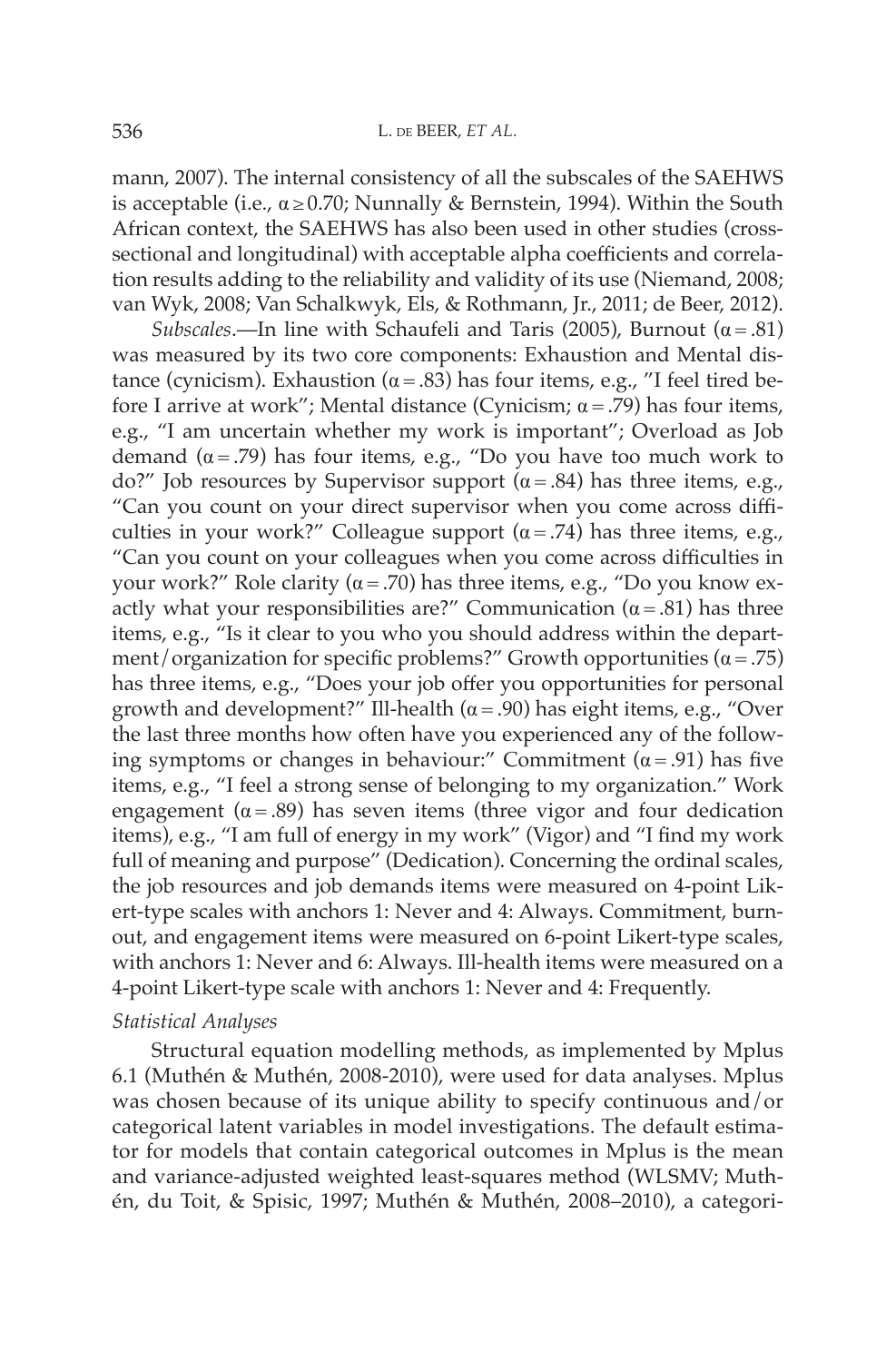cal estimator. The input type was the covariance matrix. Item parcelling methods were not implemented, implying that the observed variables were the items in the survey. The items were used to create latent variables in the measurement model and higher order latent variables were then created, e.g., job resources.

As mentioned previously, the correlation of error terms would not be allowed in this investigation to increase model fit. The following fit indices were considered: Comparative Fit Index (CFI), Tucker-Lewis Index (TLI) and the Root Mean Square Error of Approximation (RMSEA). For the CFI and TLI, acceptable fit is considered at a value of 0.90 and above (Hoyle, 1995). According to Cudeck and Browne (1993), for the RMSEA, a value of 0.05 or less indicates a good fit, but values of 0.08 and less are also to be considered an acceptable model fit. However, the above cut-off points should only be considered to be rough guidelines (see Marsh, 2007 and Marsh, Hau, al& Grayson, 2005 for more information concerning the latter).

To investigate the theoretical paths of Hypothesis 1, the standardised path coefficient sizes and their significance were considered and reported. To investigate the significance of Hypotheses 2 and 3's indirect effects, the *model indirect* function of Mplus was used with the bootstrapping re-sampling option enabled and set to 2,000 samples; typically this value is set to at least 1,000 (Hayes, 2009); bias-corrected 95% confidence intervals were also reported (Shrout & Bolger, 2002). The categorical estimator, WLSMV, was also used for the bootstrapping analyses. Furthermore, in line with suggestions from Preacher and Kelley (2011),  $\kappa^2$  (kappa-squared) values were calculated to assist in establishing a basis to help communicate the magnitude of the mediating effect sizes.<sup>2</sup>

#### **RESULTS**

The research model was specified, as well as all variables set as *categorical* in Mplus, and the model was found to fit the data acceptably. The CFI (0.92) and TLI (0.92) surpassed the rule of thumb of 0.90 for an indication of good model fit (Hoyle, 1995). Furthermore, the RMSEA value of 0.06 is below the guideline of 0.08, which confirmed an acceptable model fit (Cudeck & Browne, 1993). Table 2 shows the correlational statistics of the latent variables in the total sample.

The correlation table shows a negative correlation between all the

<sup>2</sup> Preacher and Kelley developed easy-to-use R functions to assist in calculating effect sizes, with the MBESS (Kelley & Lai, 2010; Kelley, 2007a, 2007b) R package (R Development Core Team, 2010). However, calculations with latent variables were not yet possible. Due to this specific limitation and current limitations of other statistical software packages in this regard, the *κ*<sup>2</sup> values had to be calculated "by hand." Subsequently, one of the authors of *this* article created a public online calculator to calculate *κ*<sup>2</sup> values—interested parties can see Rothmann, Jr. (2011) for more information.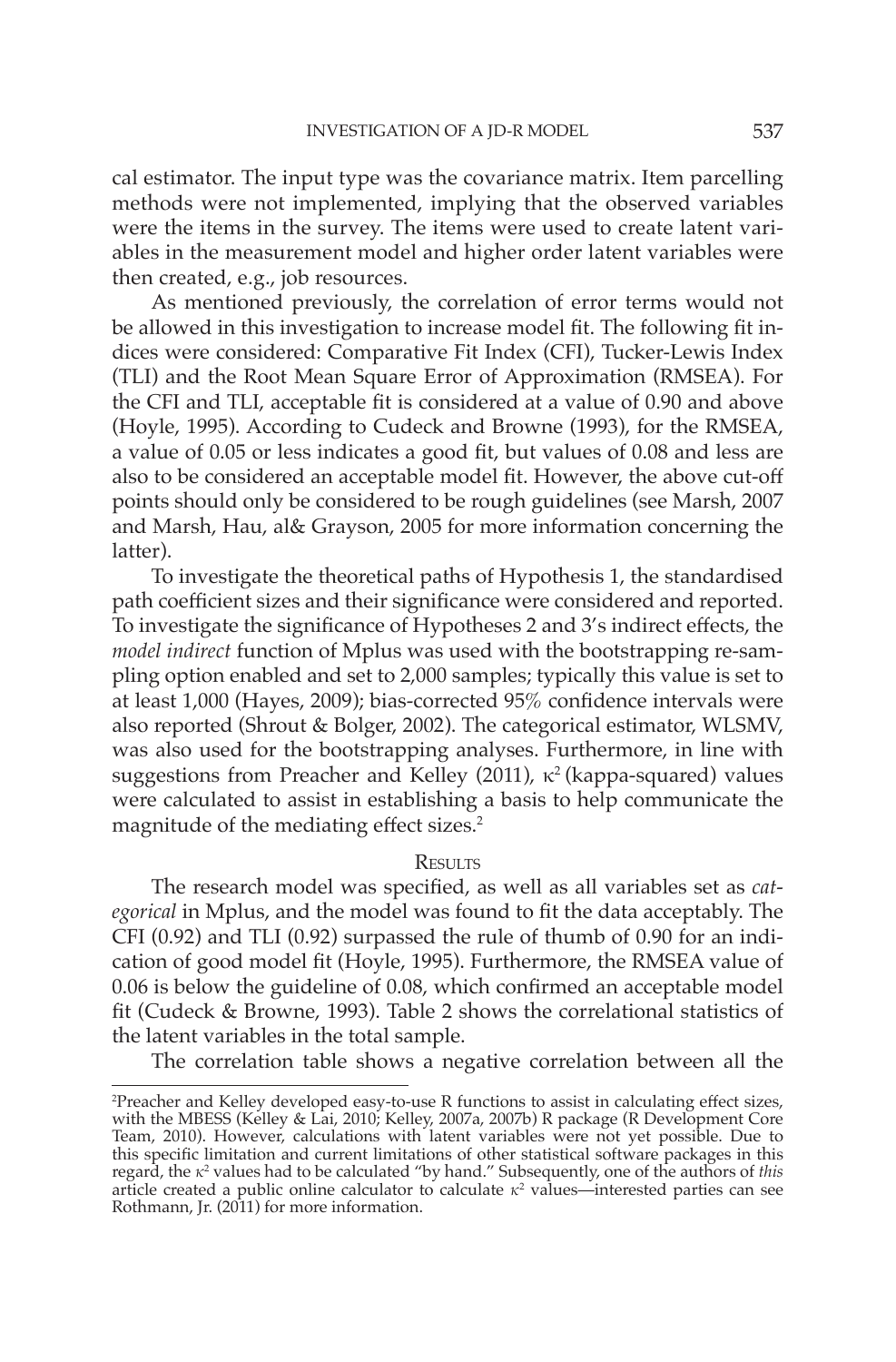#### 538 L. de BEER, *ET AL.*

| Variable                     |        |     |     |                                           |     | r   |   |             |             |             |    |
|------------------------------|--------|-----|-----|-------------------------------------------|-----|-----|---|-------------|-------------|-------------|----|
|                              | 1      | 2   | 3   | 4                                         | 5   | 6   | 7 | 8           | 9           | 10          | 11 |
| 1. Job demands               |        |     |     |                                           |     |     |   |             |             |             |    |
| 2. Growth opportunity $-.13$ |        |     |     |                                           |     |     |   |             |             |             |    |
| 3. Supervisor support $-.12$ |        | .56 |     |                                           |     |     |   |             |             |             |    |
| 4. Colleague support $-.10$  |        | .47 | .46 |                                           |     |     |   |             |             |             |    |
| 5. Role clarity              | $-.13$ | .58 | .57 | .48                                       |     |     |   |             |             |             |    |
| 6. Communication             | $-.12$ | .55 | .54 | .45                                       | .56 |     |   |             |             |             |    |
| 7. Job resources             | $-.17$ | .76 | .75 | .62                                       | .77 | .72 |   |             |             |             |    |
| 8. Burnout                   |        |     |     | $.42 - .63 - .62 - .52 - .64 - .60 - .83$ |     |     |   |             |             |             |    |
| 9. Engagement                | $-.14$ | .65 | .64 | .53                                       | .66 | .62 |   | $.85 - .71$ |             |             |    |
| 10. Ill-health               |        |     |     | $-31 -46 -45 -38 -47 -44 -61$             |     |     |   |             | $.73 - .52$ |             |    |
| 11. Commitment               | $-.14$ | .42 | .42 | .35                                       | .43 | .40 |   | $.56 - .52$ |             | $.61 - .38$ |    |

Table 2 ZERO-ORDER PEARSON CORRELATION MATRIX  $(r)$  of the LATENT VARIABLES  $(n = 15,633)$ 

*Note*.—*p* < .001 for all correlations.

measured job resources (growth opportunities, supervisor and colleague support, role clarity, and communication) and the indicator of job demands (overload). Moreover, job demands correlated positively with both burnout and ill-health. Also, engagement and commitment correlated negatively with demands.

The results indicated the following regarding the paths investigated in relation to Hypothesis 1 (see Fig. 2). Hypothesis 1a showed that a negative relationship exists between job demands and job resources ( $\beta = -0.17$ ,  $p$  < .001). The negative relationship between job resources and burnout was significant (Hypothesis 1b:  $\beta = -0.79$ ;  $p < .001$ ). Furthermore, the negative relationship between burnout and organizational commitment (Hypothesis 1c) was also supported ( $β = -0.18$ ; *p* < .001). Other significant considerations were the dual process paths: for the energetic process, job demands to burnout (β = 0.29;  $p < .001$ ), and burnout to ill-health (β = 0.73;  $p$  < .001); for the motivational process, job resources to engagement (β = 0.85; *p* < .001), and engagement to commitment (β = 0.48; *p* < .001).

Hypothesis 2 was supported: burnout mediated the relationship of job demands and ill-health with an indirect effect of  $0.25$  ( $p < .001$ ; 95%*CI* = 0.20, 0.23). Similarly, Hypothesis 3 was also supported, i.e., engagement mediated the relationship between job resources and commitment with an indirect effect of 0.56 (*p* < .001; 95%*CI* = 0.39, 0.44). The κ2 value for the mediating effect of engagement between job resources and commitment was calculated to be  $\kappa^2$ = 0.26 (a large effect), and a value of  $\kappa^2$  = 0.23 (a medium effect) for the mediating effect of burnout between job demands and ill-health.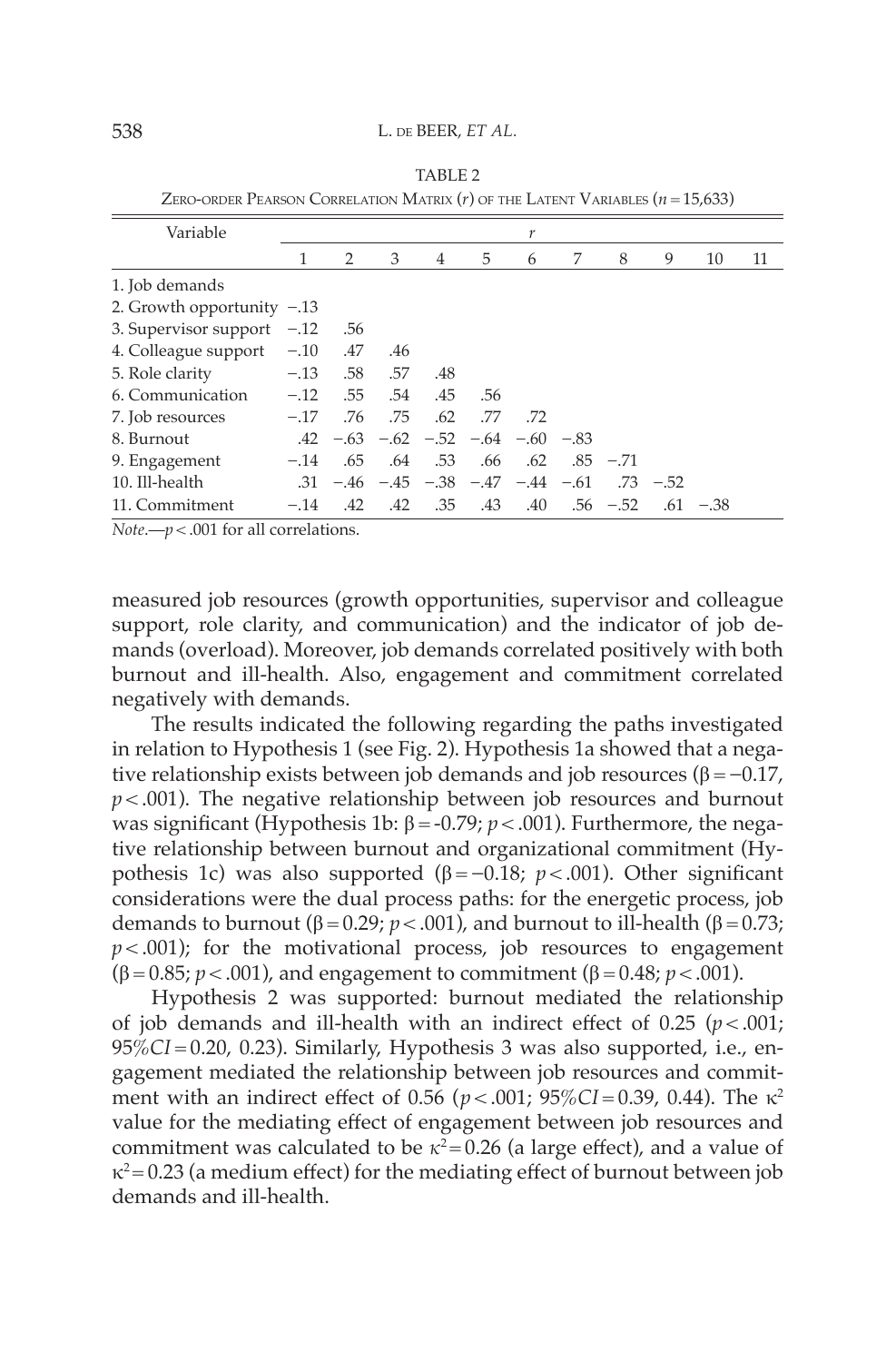

FIG. 2. The research model with standardized path coefficients and indirect effects. χ<sup>2</sup> *=* 61721.99; CFI = .92; TLI = .92; RMSEA= .06*.***\***Indirect effect with bootstrapped 95% Confidence intervals.

#### DISCUSSION

The current study investigated a strictly confirmatory scenario of a job demands-resources (JD-R) model (Bakker, *et al*., 2003; Demerouti, *et al*., 2001; Hakanen, *et al.*, 2006; Schaufeli & Bakker, 2004), specifically following the premise of the dual process and whether it can be found to apply to the South African context with a large sample aggregated from different sectors. The specified model fit the data set well. This research followed a conservative empirical approach and implemented newly suggested mediation practices. Therefore this appears to be the first study to use a categorical estimator (i.e., WLSMV), no correlation of error terms, and no item parcelling methods in research investigating a job demands-resources model. This presents a unique contribution to the existing literature in that it also establishes a job demands-resources model with this methodology, which adds to the robustness also of the theoretical model.

The various path relationships were all supported and found to be similar to paths in other research on the job demands-resources model (cf. Demerouti, *et al*. 2001; Schaufeli & Bakker, 2004; Hakanen, *et al*., 2006; Bakker & Demerouti, 2007). The clearest of the relationships to emerge from *this* study were the negative relationship between job resources and burnout, and the positive relationship between job resources and engagement. The relationship between burnout and ill-health was also supported. As in previous studies, evidence was also found for the buffering effect between job resources and job demands (cf. Hakanen, *et al*., 2006; Schaufeli & Bakker, 2004).

Furthermore, in line with suggestions from Rucker, *et al*. (2011) and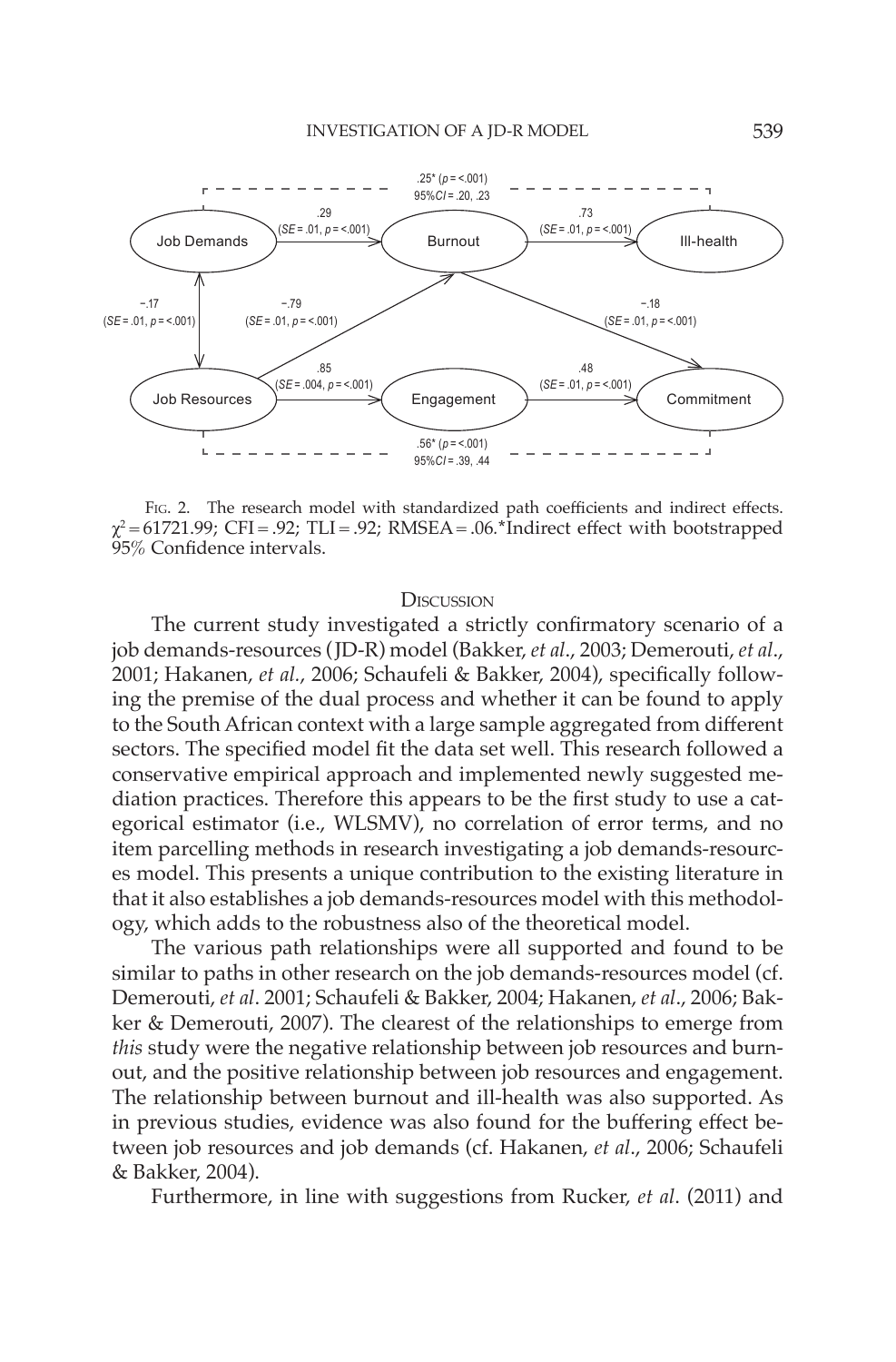Preacher and Kelley (2011), the mediating effects of both burnout and engagement were confirmed, and their respective effect sizes from *this* study can be reported as a "medium effect" (burnout) and a "large effect" (engagement). Other studies have also found evidence for these mediating effects with other methods (cf. Schaufeli & Bakker, 2004; Hakanen, *et al*., 2006; Llorens, *et al*., 2006). These results provide evidence for the dual process within the South African context, and provide descriptive effect-size labels, by means of kappa-squared values, for the mediating factors for the first time in any context.

Based on these results, job resources was shown to be an important variable associated with higher engagement and reduced burnout, resulting in more favourable health as well as more favourable organizational commitment. According to Xanthopoulou, *et al*. (2007), reducing overwhelming job demands to obviate the health impairment process should be a primary focus of the organization.

The most apparent limitation of this study is its cross-sectional design. Hence it is generally advised that causality should not be inferred. However, other research studies have tested the JD-R model longitudinally and found favourable results (see Hakanen, Schaufeli, & Ahola, 2008; Boyd, *et al*. 2011). Such a longitudinal investigation should also be performed within the South African context.

A further limitation of this study is that it made use of self-reports that were conducted by computerised design—a practice which evokes the possibility of common method variance or systematic bias. It is advised that future studies aim to gather objective data in conjunction with the self-report survey, such as absenteeism, leave days, work performance, and information on physical health status. Prospective studies could also investigate the predictive ability of this model with regard to objective physical ill-health conditions or self-reported stress-related symptoms. Future studies should also focus on equivalence testing of this model, specifically pertaining to factors such as gender, sector and language group.

Management can investigate the job demands-resources model in their work contexts via well-designed surveys or questionnaires, and then ascertain the work stress climate in their organizations. The results would indicate the state of employee well-being, namely which demands and which resources (or lack thereof) play the major roles. Industrial and organizational psychologists or similar professionals within the organization could devise interventions based on the results to rectify any imbalances and as such address the job demands and resources in attempts to increase engagement and decrease burnout in order to avoid psychological and physical illhealth outcomes. Furthermore, management could build on the positives in the organizational climate, i.e., those job resources that are working well,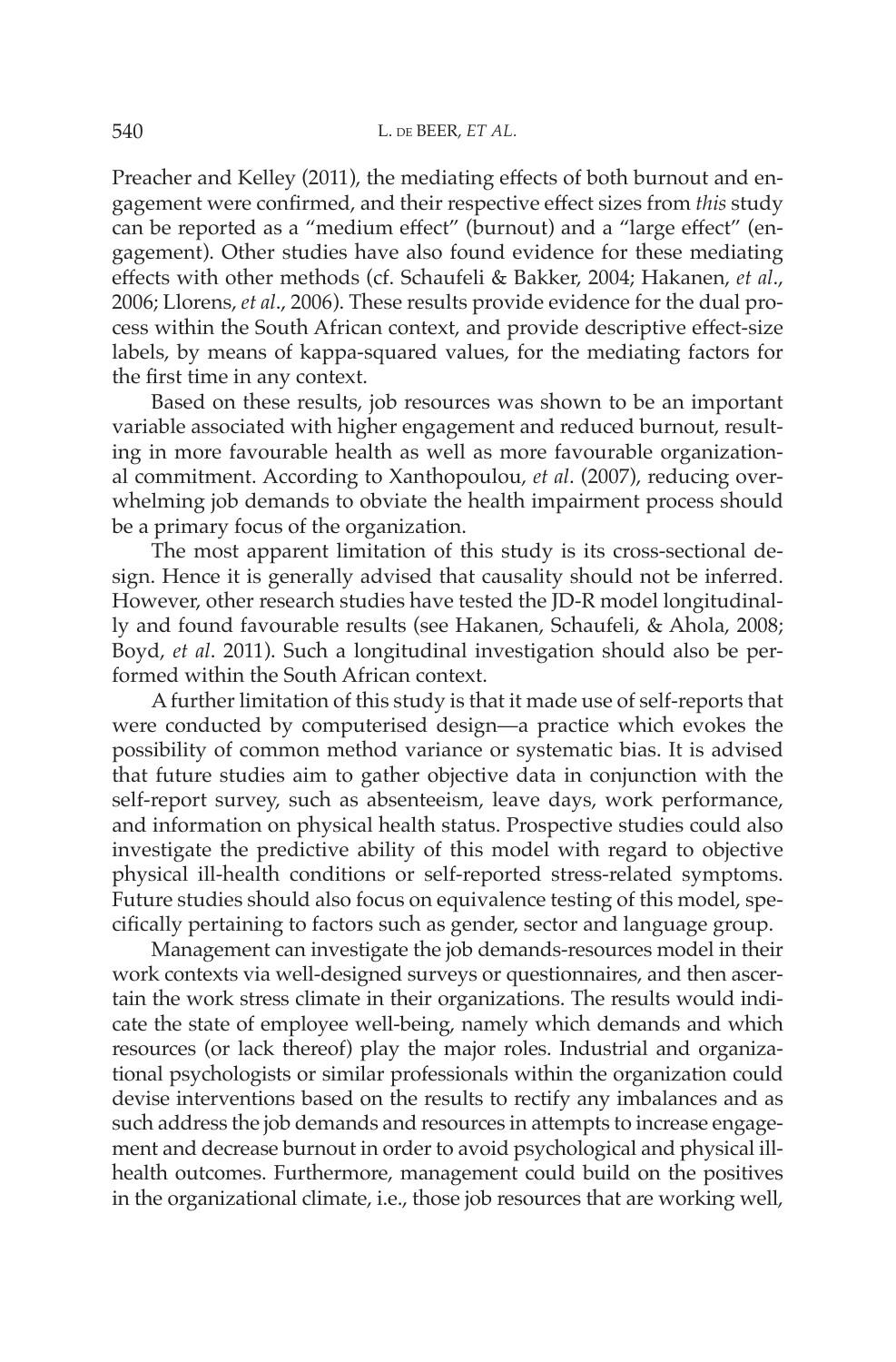and optimize those to reduce strain and promote engagement and eventual positive organizational outcomes such as commitment.

#### **REFERENCES**

- Aryee, S., Srinivas, E. S., & Tan, H. H., (2005) Rhythms of life: antecedents and outcomes of work–family balance in employed parents*. Journal of Applied Psychology*, 90, 132-146.
- BAKKER, A. B., & DEMEROUTI, E. (2007) The Job Demands-Resources model: state of the art. *Journal of Managerial Psychology*, 22, 309-328.
- BAKKER, A. B., DEMEROUTI, E., & EUWEMA, M. C. (2005) Job resources buffer the impact of job demands on burnout. *Journal of Occupational Health Psychology*, 10, 170-180.
- BAKKER, A. B., DEMEROUTI, E., TARIS, T., SCHAUFELI, W. B., & SCHREURS, P. (2003) A multigroup analysis of the job demands-resources model in four home care organizations. *International Journal of Stress Management*, 10, 16-38.
- Bakker, A. B., Hakanen, J. J., Demerouti, E., & Xanthopoulou, D. (2007) Job resources boost work engagement particularly when job demands are high. *Journal of Educational Psychology*, 99, 274-284.
- BANDALOS, D. L. (2002) The effects of item parceling on goodness-of-fit and parameter estimate bias in structural equation modeling*. Educational Psychology Papers and Publications*. Retrieved from http://digitalcommons.unl.edu/edpsychpapers/65.
- BANDALOS, D. L., & FINNEY, S. J. (2001) Item parceling issues in structural equation modeling. In G. A. Marcoulides & R. E. Schumacker (Eds.), *Advanced structural equation modeling: new developments and techniques.* Mahwah, NJ: Erlbaum.
- Baron, R. M., & Kenny, D. A. (1986) The moderator-mediator distinction in social psychological research: conceptual, strategic, and statistical considerations*. Journal of Personality and Social Psychology*, 51, 1173-1182.
- Boyd, C. M., Bakker, A. B., Pignata, S., Winefield, A. H., Gillespie, N., & Stough, C. (2011) A longitudinal test of the Job Demands-Resources model among Australian university academics. *Applied Psychology: an International Review,* 60, 112-140.
- BURKE, R. J., & RICHARDSEN, A. M. (1993) Psychological burnout in organizations. In R. T. Golembiewski (Ed.), *Handbook of organizational behaviour*. New York: Marcel Dekker. Pp. 263-299.
- Cohen, J. (1988) *Statistical power analysis for the behavioral sciences.* (2nd ed.) New York: Academic Press.
- Cudeck, R., & Browne, M. W. (1993) Alternative ways of assessing model fit. In K.A. Bollen & J. Scott Long (Eds.), *Testing structural equation models*. Newbury Park, CA: Sage.
- DE BEER, L. T. (2012) Job demands-resources theory, health, and well-being in South Africa. Unpublished manuscript, North-West University, Potchefstroom, South Africa.
- Demerouti, E., Bakker, A. B., Nachreiner, F., & Schaufeli, W. B. (2001) The Job demands-resources model of burnout. *Journal of Applied Psychology,* 86, 499-512.
- FLORA, D. B., & CURRAN, P. J. (2004) An empirical evaluation of alternative methods of estimation for confirmatory factor analysis with ordinal data. *Psychological Methods,* 9, 466-491.
- Fourie, L., Rothmann, S., & van de Vijver, A. J. R. (2008) A model of work wellness for non-professional counsellors in South Africa. Stress and Health, 24, 35-47.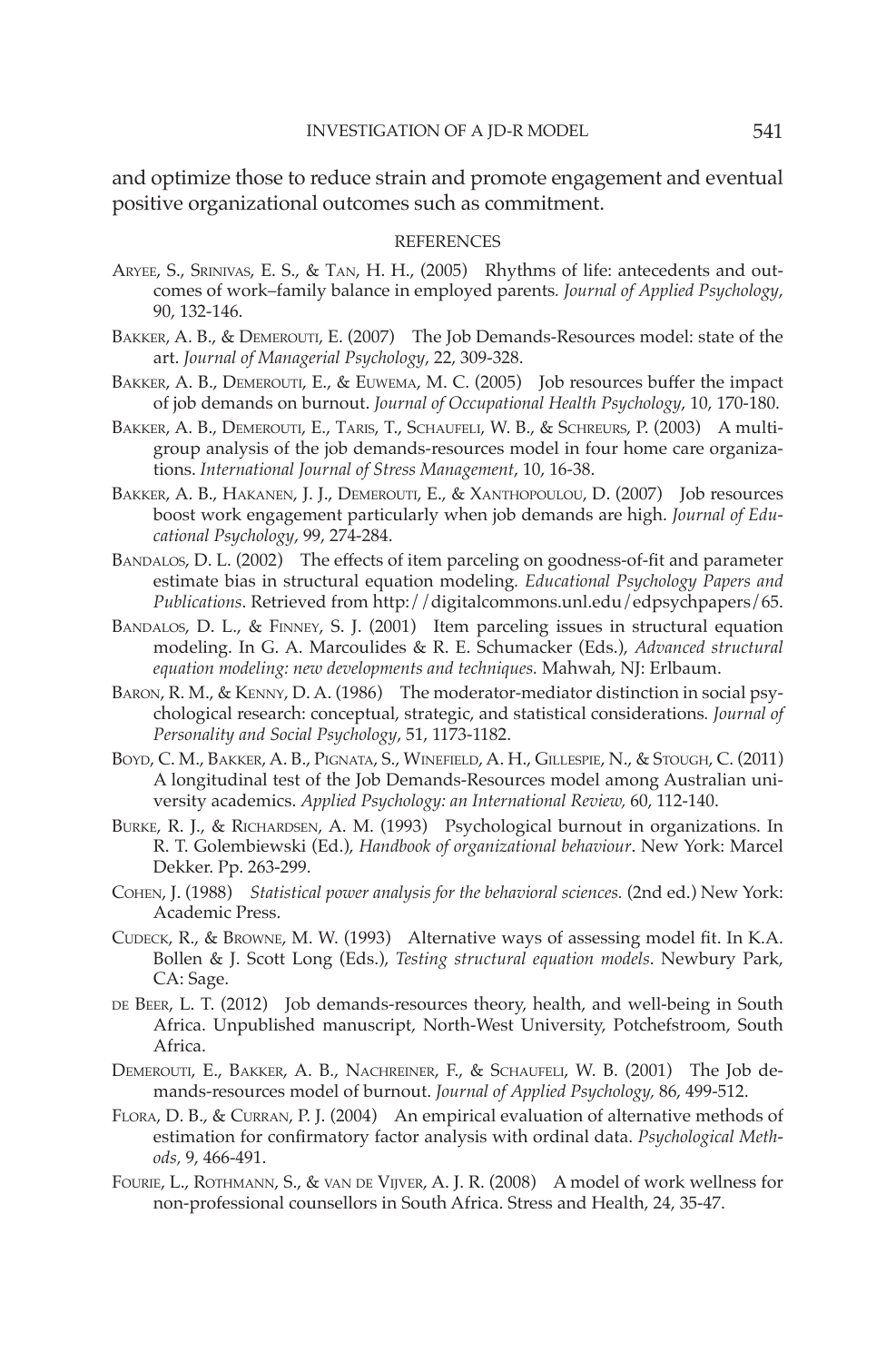- French, J. R. P., Jr., Kaplan, R. D., & Harrison, R. V. (1982) *The mechanisms of job stress and strain*. Chichester: Wiley.
- Hakanen, J., Bakker, A. B., & Schaufeli, W. B. (2006) Burnout and work engagement among teachers*. The Journal of School Psychology*, 43, 495-513.
- Hakanen, J. J., Schaufeli, W. B., & Ahola, K. (2008) The job demands-resources model: a three-year cross-lagged study of burnout, depression, commitment, and work engagement. *Work & Stress*, 22, 224-241.
- Hayes, A. F. (2009) Beyond Baron and Kenny: statistical mediation analysis in the new millennium. *Communication Monographs*, 76, 408-420.
- HOYLE, R. H. (1995) The structural equation modeling approach: basic concepts and fundamental issues. In R. H. Hoyle (Ed.), *Structural equation modeling, concepts, issues, and applications*. Thousand Oaks, CA: Sage. Pp. 1-15.
- Jackson, L. T. B., & Rothmann, S. (2005) Work-related well-being of teachers in a district of the North West Province*. Perspectives in Education,* 23, 107-122.
- JACKSON, L. T. B., ROTHMANN, S., & VAN DE VIJVER, A. J. R. (2006) A model of workrelated well-being for educators in South Africa. Stress and Health, 22, 263-274.
- Karasek, R. A. (1979) Job demand, job decision latitude, and mental strain: implications for job redesign. *Administrative Science Quarterly,* 24, 285-308.
- Kelley, K. (2007a) Confidence intervals for standardized effect sizes: theory, application, and implementation. *Journal of Statistical Software,* 20*,* 1-24.
- Kelley, K. (2007b) Methods for the behavioral, educational, and social sciences: an R package. *Behavior Research Methods,* 39, 979-984.
- Kelley, K., & Lai, K. (2010) *MBESS (Version 3.2.0)*. Retrieved from http://www.cran.rproject.org/. [Computer software and manual]
- LEITER, M. P., & SCHAUFELI, W. B. (1996) Consistency of the burnout construct across occupations. *Anxiety, Stress, and Coping*, 9, 229-243.
- LLORENS, S., BAKKER, A. B., SCHAUFELI, W., & SALANOVA, M. (2006) Testing the robustness of the job demands-resources model. *International Journal of Stress Management,*  13, 378-391.
- MacKinnon, D. P., Lockwood, C. M., & Williams, J. (2004) Confidence limits for the indirect effect: distribution of the product and resampling methods. *Multivariate Behavioral Research,* 39, 99-128.
- Marsh, H. W. (2007) Application of confirmatory factor analysis and structural equation modeling in sport/exercise psychology. In G. Tenenbaum & R. C. Eklund (Eds.), *Handbook of sport psychology* (3rd ed.). New York: Wiley. Pp. 774-798.
- Marsh, H. W., Hau, K. T., & Grayson, D. (2005) Goodness-of-fit Evaluation in Structural Equation Modeling. In A. Maydeu-Olivares & J. McCardle (Eds.), *Contemporary psychometrics*: a *Festschrift to Roderick P. McDonald*. Hillsdale, NJ: Erlbaum. Pp. 225-340.
- Mauno, S., Kinnunen, U., & Ruokolainen, M. (2007) Job demands and job resources as antecedents of work engagement: a longitudinal study. *Journal of Vocational Behavior,* 70, 149-171.
- MONTGOMERY, A., MOSTERT, K., & JACKSON, L. T. B. (2005) Burnout and health of primary school educators in the North West Province. *South African Journal of Education,* 25, 266-272.
- Mostert, K., Cronje, S., & Pienaar, J. (2006) Job resources, work engagement, and the mediating role of positive work-home interaction of police officers in the North West Province. *Acta Criminologica,* 19, 64-87.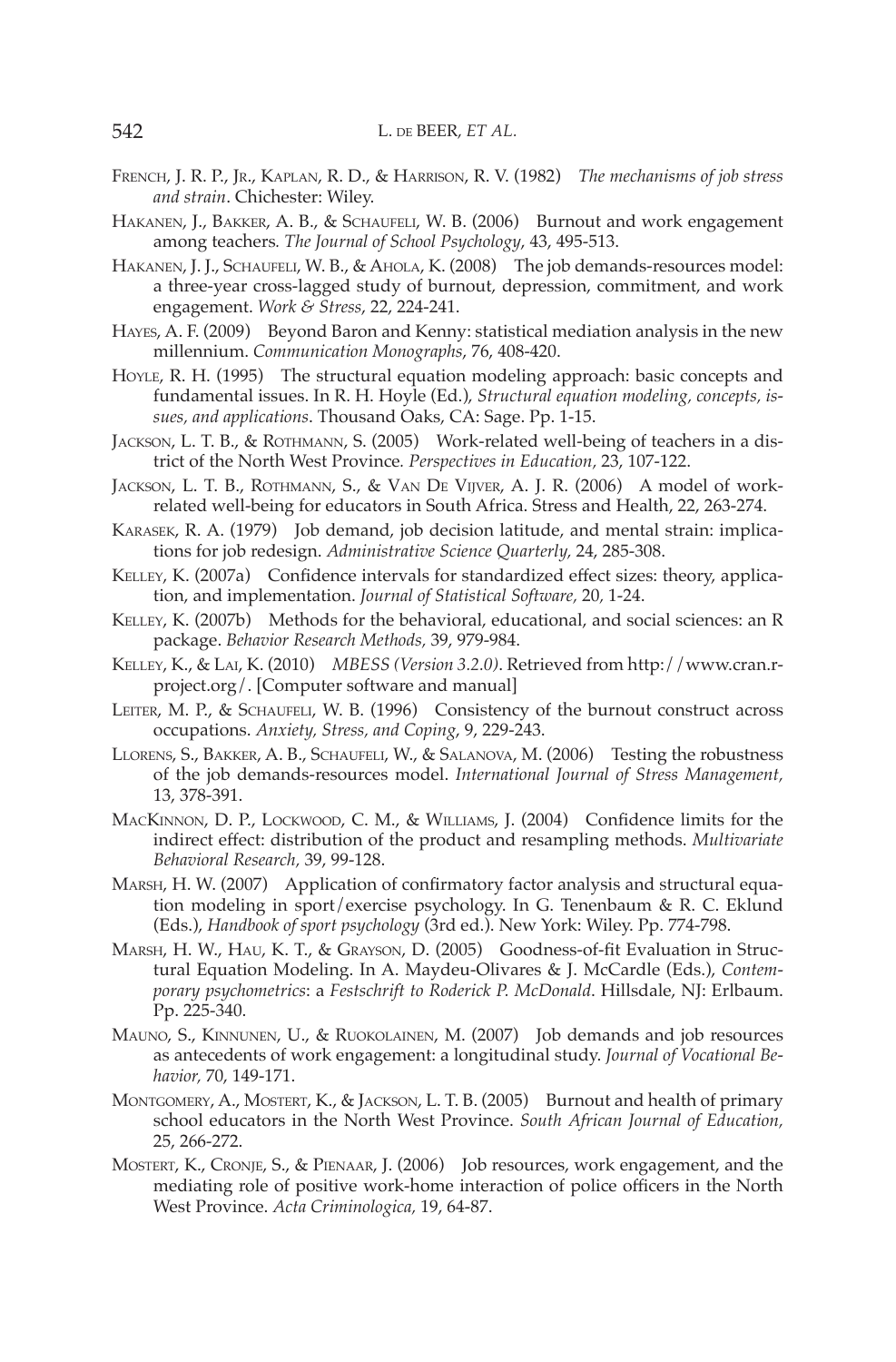- Mostert, K., & Joubert, A. F. (2005) Job stress, burnout, and coping strategies in the South African Police Service. *South African Journal of Economic and Management Sciences,* 8, 39-53.
- MUTHÉN, B., DU TOIT, S. H. C., & SPISIC, D. (1997) Robust inference using weighted least squares and quadratic estimating equations in latent variable modeling with categorical and continuous outcomes. Accepted for publication in *Psychometrika*.
- Muthén, L. K., & Muthén, B. O. (1998–2010) *Mplus user's guide.* (6th ed.) Los Angeles Muthén & Muthén.
- Newsom, J. (2012) *Practical approaches to dealing with nonnormal and categorical variables*. Retrieved April 8, 2012 from http://www.upa.pdx.edu/IOA/newsom/semclass /ho\_estimate2.pdf.
- Niemand, Y. (2008) A model of work-related well-being in the chemical industry. Unpublished master's dissertation, North-West University, Potchefstroom, South Africa.
- Nunnally, J. C., & Bernstein, I. H. (1994) *Psychometric theory.* (3rd ed.) New York: Mc-Graw-Hill.
- PREACHER, K. J., & KELLEY, K. (2011) Effect sizes measures for mediation models: quantitative strategies for communicating indirect effects. *Psychological Methods,* 16, 93-115.
- R Development Core Team. (2010) *R: a language and environment for statistical computing.* Vienna, Austria: Author.
- Rothmann, S. (2002) Burnout and engagement: a fortigenic perspective*.* Inaugural lecture presented at the North-West University, Potchefstroom.
- Rothmann, S., Jr. (2011) *Kappa-squared: mediation effect size.* Retrieved August 11, 2011, from http://stats.myresearchsurvey.com/kappasquared/.
- Rothmann, S., & Jorgensen, L. (2007) A model of work-related well-being for police members in the North West Province. Acta Criminologia, 20, 73-84.
- Rothmann, S., Mostert, K., & Strydom, M. (2006) A psychometric evaluation of the job demands-resources scale in South Africa. *South African Journal of Industrial Psychology,* 32, 76-86.
- Rothmann, S., & Rothmann, J. C. (2007) *The South African Employee Health and Wellness Survey (SAEHWS): user manual.* (4th ed.) Potchefstroom, South Africa: Afriforte.
- Rucker, D. D., Preacher, K. J., Tormala, Z. L., & Petty, R. E. (2011) Mediation analysis in social psychology: current practices and new recommendations. *Social and Personality Psychology Compass,* 5/6, 359-371.
- SCHAUFELI, W. B., & BAKKER, A. B. (2004) Job demands, job resources and their relationship with burnout and engagement: a multi-sample study. *Journal of Organizational Behaviour,* 25, 293-315.
- Schaufeli, W. B., & Enzmann, D. (1998) *The burnout companion to study and practice: a critical analysis*. London: Taylor & Francis.
- SCHAUFELI, W. B., & TARIS, T. W. (2005) The conceptualization and measurement of burnout: common ground and worlds apart. *Work & Stress,* 19, 256-262.
- Shaughnessy, J. J., Zechmeister, E. B., & Zechmeister, J. S. (2003) *Research methods in psychology.* (6th ed.) New York: McGraw-Hill.
- SHROUT, P. E., & BOLGER, N. (2002) Mediation in experimental and nonexperimental studies: new procedures and recommendations. *Psychological Methods,* 7, 422-445.
- SIEGRIST, J. (1996) Adverse health effects of high effort–low reward conditions at work. *Journal of Occupational Health Psychology*, 1, 27-43.